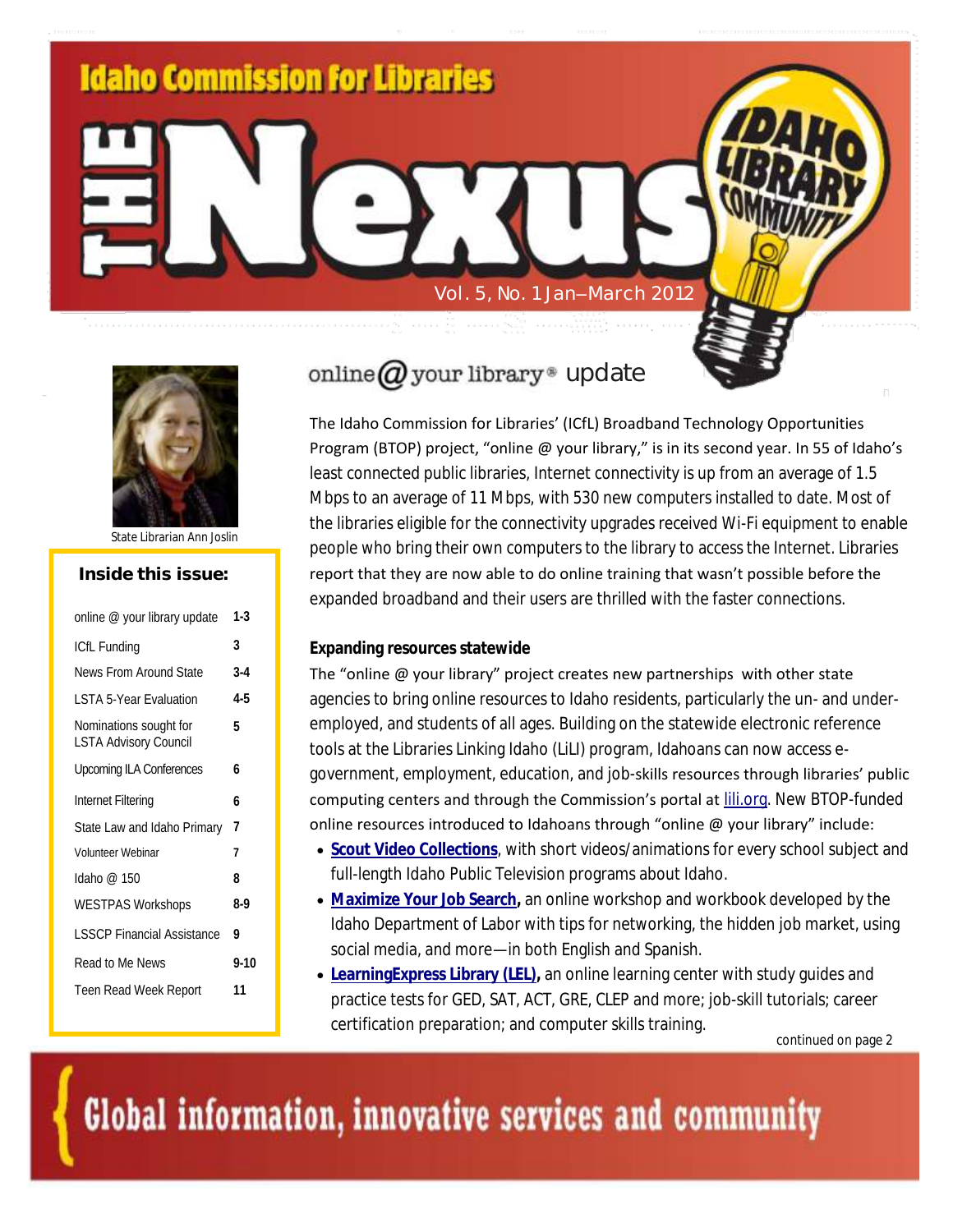### **Idaho Commission for Libraries** 325 W State St. Boise, ID 83702-6072 208-334-2150 • 800-458-3271 http://libraries.idaho.gov

#### **Mission:**

The Idaho Commission for Libraries assists libraries to build the capacity to better serve their clientele.

> **Commissioners:** John Held, Dave Mecham, Bruce Noble, Sara Staub, and Larry Weeks

> > **State Librarian** Ann Joslin

#### **Commission Contacts:**

- Danna Angevine, state publications, cataloging, and acquisitions librarian
- Dian Scott, office services supervisor
- Erica Compton, reading programs coordinator
- Frank Nelson, southeastern Idaho library consultant
- Gina Persichini, networking consultant
- Glynda Pflieger, school library consultant
- Jan Wall, northern Idaho library consultant
- Kevin Tomlinson, southwest/south central Idaho field consultant
- Marjorie Hooper, associate state librarian
- Pam Bradshaw, program supervisor
- Roger Dubois, administrative services manager
- Shirley Biladeau, continuing education consultant
- Sonja Hudson, grants/contracts officer
- Staci Shaw, reading programs coordinator
- Stephanie Bailey-White, reading programs coordinator
- Sue Walker, Talking Book Service consultant
- Teresa Lipus, public information specialist

The Nexus is available as an e-newsletter and PDF. To subscribe go to http://libraries.idaho.gov/page/ subscribe-to-nexus.

## **"online @ your library" Promotion**

The increased public access computing and statewide online resources are being promoted on the Web, through radio and [television spots](http://libraries.idaho.gov/btop-psas) in both English and Spanish, in newspapers, on billboards, and at outreach events. Public awareness materials include posters, flyers, fold-up cards, table tents, bandanas, thumb drives and bookmarks. Bumper stickers are coming soon.

#### **Credible Connections**

Throughout the project, partners and libraries have been connecting at the local level, beginning with the statewide project launch in November 2010 and continuing with spring 2011 workshops that provided hands-on access to the new online resources for libraries and their community partners.

We are currently wrapping up 25 statewide ["Credible Connections" workshops](http://libraries.idaho.gov/credibleconnections) in which libraries and community leaders network and explore resources that can be leveraged to address local economic development, as well as college and career readiness for Idaho students. Along with library staff, representatives from USDA Rural Development, Labor, Adult Basic Education, local economic development groups, city officials, school officials, and Small Business Development Centers participated. Conversations have been enlightening, connections meaningful, and next steps enthusiastically planned.

### **Digital Literacy Coaches**

As another result of the partnership with the Idaho Dept. of Labor, in summer 2011 many BTOP-connectivity libraries were able to offer additional help for their computer users in the form of digital literacy coaches hired through Labor's Workforce Investment Act (WIA) funded Idaho Youth Corps. [This program is expanding in summer 2012 to include all](http://libraries.idaho.gov/blogs/teresalipus/idaho-youth-corps-digital-literacy-coach-program-open-to-all-public-libraries-2012)  [interested public libraries.](http://libraries.idaho.gov/blogs/teresalipus/idaho-youth-corps-digital-literacy-coach-program-open-to-all-public-libraries-2012) 100% of the wages for public libraries' IYC Digital Literacy Coach(es) will be paid for with Idaho Dept. of Labor WIA funds and Idaho Commission for Libraries BTOP funds! Public libraries should contact [Gens Johnson](mailto:gensjohnson@gmail.com) before April 1 to allow enough time for a possible match with an eligible youth in the community. Interested youth should contact their local Labor office.

### **VolunteerMatch**

ICfL recently signed a one-year contract with [VolunteerMatch](http://www.volunteermatch.org/) and began plans for a statewide initiative to increase the use of volunteers in Idaho's public libraries. The initiative begins with a pilot project of up to 30 libraries that will receive training in developing volunteer programs and using the VolunteerMatch database to recruit volunteers to help meet their needs. Libraries that are BTOP connectivity libraries and/or participated in the Transforming Life After 50 Fellowship have been invited to participate in the pilot. In addition, all publically funded libraries can access the database and use its webinars and other training components to increase their knowledge of how to best identify and use the skills of talented volunteers in their communities. VolunteerMatch also works as a coordinating point for volunteers to connect with other community organizations.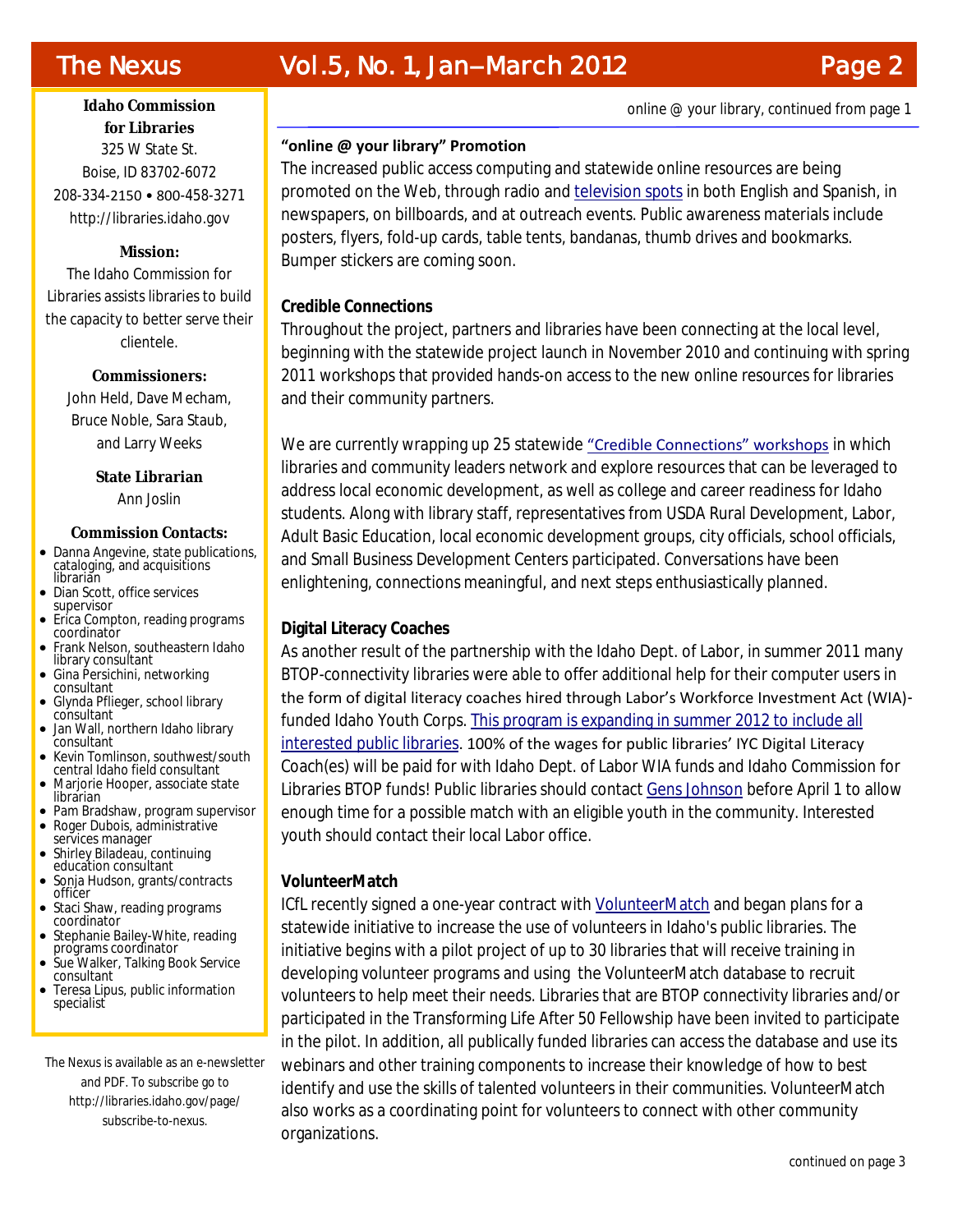## **BTOP Advisory Task Force**

ICfL is very grateful to the **BTOP Advisory Task Force**, which is operating in partnership with Commission staff to develop recommendations with "next steps" to help public libraries improve and sustain their public access computing services. The Task Force is charged with identifying broadband opportunities and obstacles for Idaho libraries, identifying best practices and trends in public access computing, identifying tools and resources to support libraries as advocates in their communities for public access computing, and creating ideas for the Commission and for libraries to encourage broadband adoption in their local communities.

## **Down the Road**

ICfL continues to build on partnerships with other agencies and organizations and provide opportunities for public libraries to do the same with their local partners. We continue statewide promotion of expanded public access technology and online resources available through Idaho public libraries. We also recognize the importance of digital literacy training as part of the "online @ your library" experience. Building library users' Internet and computer skills, helping them use the online resources that are available, and educating them in the safe and ethical use of the technology will be a major focus moving forward. Look for more resources and partners to enhance the capacity of local libraries as digital "go-to" leaders in their communities.

See more about the "online @ your library" project at [http://libraries.idaho.gov/online.](http://libraries.idaho.gov/online) 

# **ICfL Funding**

The Idaho Commission for Libraries' Fiscal Year (FY) 2013 appropriations bill was created February 28, 2012 and included:

• \$100,000 increase in state funding for the Read to Me mini-grants

• An additional \$17,600 for the contract inflation for Libraries Linking Idaho (LiLI) Unlimited As of the writing of this article, the bill passed in the House and is making its way through the Senate. It is expected to pass in mid-March. House Bill No. 642 can be viewed at [www.legislature.idaho.gov/legislation/2012/H0642.pdf.](http://www.legislature.idaho.gov/legislation/2012/H0642.pdf)

# **Library News from Around the State**

**Lewisville Public Library** recently welcomed new director Meredith McElprang.

## **Retirements**

**Ada Community Library, Boise:** Terri Wear, Victory Branch Manager/Associate Director retired in February 2012 after serving 30 years in Idaho libraries, including Marshall Public Library in Pocatello and Boise Public Library.

**Eagle Public Library***:* Director Ron Baker retired in February after serving the library and community for nine years. Under his direction, the first Strategic Library Plan was generated, the children's and reference services were expanded, and the collection more than doubled.

**Madison District Library, Rexburg:** Director Judy Dewey retired in December 2011 after serving over the years in the library community. Dewey was very active on the Idaho Library Association (ILA) Library Law Task Force. Valerie Vail is serving as the interim director.

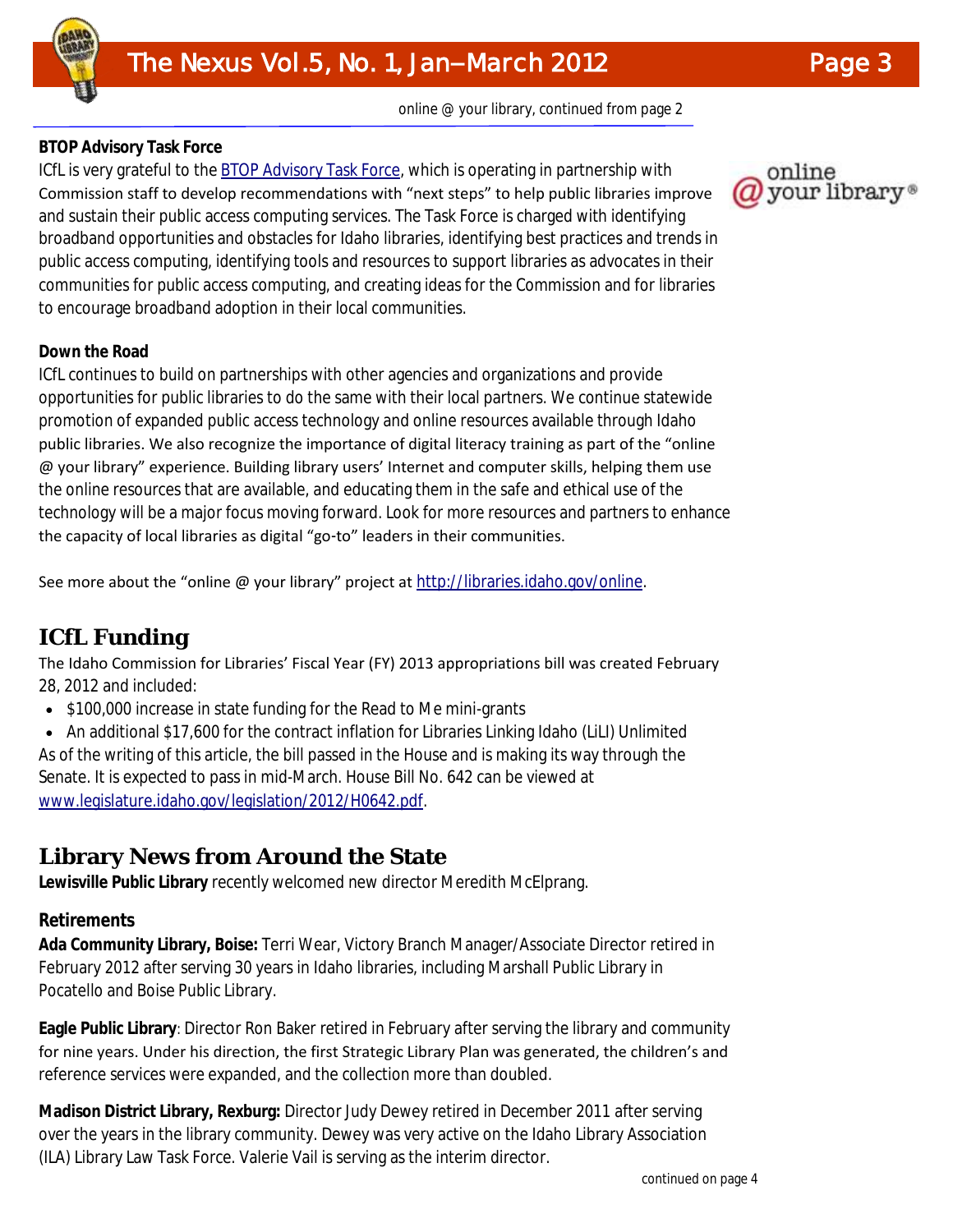



"Tom Sawyer" shows off his earnings to Rick Ardinger, Executive Director of the Idaho Humanities Council, at the Read Me Treasure Valley kickoff



**University of Idaho Library:** Barbara C. Greever retired from the faculty of the University of Idaho Library on January 31, 2012, after serving 24 years in Cataloging, most of them as Principal Catalog Librarian. She was also active in the Idaho Library Association, serving as President 2004/05.

## **Community Reads**

**[Ada Community Library](http://www.adalib.org/)** and **[Boise Public Library,](http://www.boisepubliclibrary.org/default.shtml)** along with [The Cabin,](http://www.thecabinidaho.org/) [The Idaho Statesman,](http://www.idahostatesman.com/) Boise State University's The Story Initiative, and the [Idaho Humanities Council](http://www.idahohumanities.org/) teamed up for [Read Me Treasure Valley,](http://www.readmetv.com/index.html) the community-wide read of *The Adventures of Tom Sawyer* by Mark Twain. Read Me Treasure Valley is a one-book program for adults and older teens that runs from February 1 to March 15, 2012. Read Me Treasure Valley replaces The Big Read, which started in 2001 as What If Everybody Read the Same Book and spent the past six years as part of the National Endowment for the Art's Big Read project.

**Coeur d'Alene Public Library, Community Library Network, West Bonner Library District,** and **East Bonner County Library District** and other non-library venues are partnering on [North](http://www.northidahoreads.blogspot.com/)  [Idaho Reads](http://www.northidahoreads.blogspot.com/) – a cooperative reading and discussion project by regional libraries. The project, previously called Our Region Reads, selects a book each year for the regional community to share and discuss during a series of programs. This year's title is the classic *Fahrenheit 451* by Ray Bradbury. Programs will be scheduled from September 30 to November 11. The libraries have also been approved to receive a grant of \$1,882 from the [Idaho Humanities Council](http://www.idahohumanities.org/) in support of a film festival as part of the group's programs. Humanities grants are funded in part by the National Endowment for the Humanities as part of the "We the People Initiative."

### **Libri Foundation Grants**

**American Falls District Library, Armoral Tuttle Public Library** in New Plymouth, **Salmon River Public Library** in Riggins, and the **Priest Lake Public Library** were awarded January 2012 Books for Children grants from the Libri Foundation. The next application deadline is May 15, 2012. For more information, see [www.librifoundation.org/.](http://www.librifoundation.org/)

## **LSTA 5-Year Evaluation**

A huge thank you from the Idaho Commission for Libraries to all of you who helped with the evaluation of the use of Library Services and Technology Act (LSTA) funds as specified in the Commission's LSTA Long-Range Plan, 2008-2012.

LSTA funds are Federal funds awarded to the Commission from the Institute of Museum and Library Service (IMLS). The Commission provides [programs and services,](http://libraries.idaho.gov/files/LSTAFactSheetJanuary2012.pdf) as well as grant opportunities to eligible Idaho libraries with these funds. IMLS requires a 5-year LSTA evaluation of these programs and services. From mid-December 2011 through February 2012, an independent evaluation was conducted by Nancy Bolt & Associates (NB&A) and included interviews, an online survey, and focus groups with library staff from around the state. While all of the comments remain anonymous, NB&A consultants commented frequently about the wonderful people in Idaho's library community.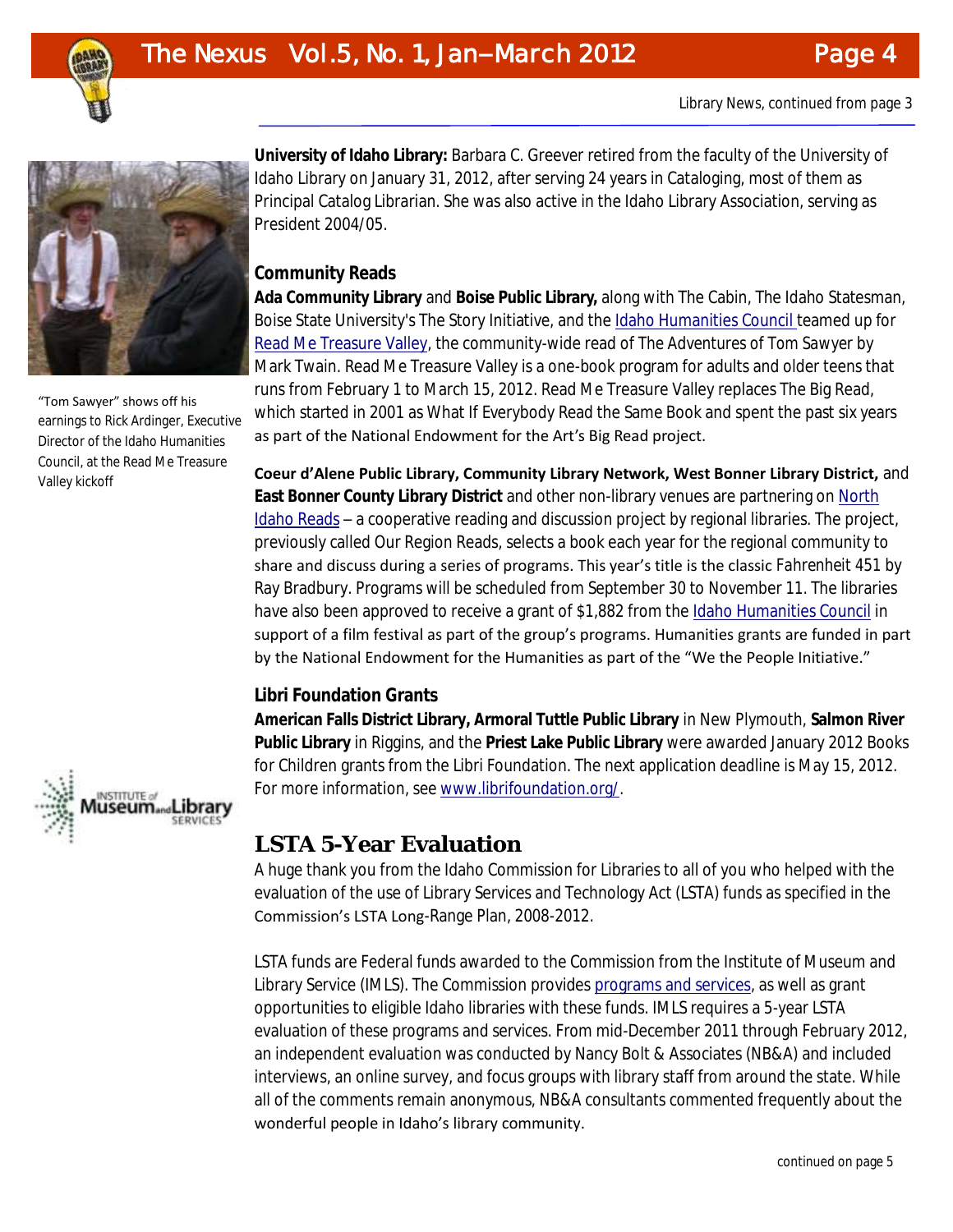LSTA Evaluation, continued from page 4

We value your comments and the time you took to share your experiences with LSTA statewide projects or the competitive grant process. Your contributions to the evaluation process will help with future planning and setting of priorities. The evaluation will be submitted to IMLS by March 31, 2012 and posted to our website.

## **Nominations Sought for LSTA Advisory Council**

<u>Volume 1, Issue 1, Issue 1, Issue 1, Issue 1, Issue 1, Issue 1, Issue 1, Issue 1, Issue 1, Issue 1, Issue 1, I</u>

The Idaho Board of Library Commissioners is seeking nominations for three seats on the Library Services and Technology Act (LSTA) Advisory Council. These positions include the School Library seat and two Public Library seats, one for Northern Idaho and one for Eastern Idaho.

An incumbent is seeking reappointment for the Northern Idaho Public Library seat. When this position became vacant a couple of years ago, Katie Crill, the director at West Bonner District Library was appointed to complete the remainder of the term. Currently, she is seeking a full term appointment for this seat.

The Eastern Idaho Public Library seat would be an appointment for one year due to an early resignation vacancy. Public library staff members and trustees are eligible for this position, which runs through June of 2013.

The School Library seat is available to a school library staff member working in any of Idaho's school library/media centers. This five year term would expire June 30, 2017.

The LSTA Advisory Council is appointed by the Board of Library Commissioners in accordance with the Library Services and Technology Act, P.L. 104-208. The Council broadly represents the library community and library users, and serves to advise the Board on the development of the state plan for the Library Services and Technology Act, the annual LSTA program, and evaluation of LSTA grant applications and projects. The Board of Library Commissioners may also seek Council advice on other matters related to library services.

Council members, both individually and as a group, are expected to advocate for the improvement of library services in Idaho. Individual members may also be asked to represent the Council's interest on other Commission-appointed advisory groups. More information about the Council is available at [http://](http://libraries.idaho.gov/page/advisory-council) [libraries.idaho.gov/page/advisory-council.](http://libraries.idaho.gov/page/advisory-council) Or contact Sonja Hudson ([sonja.hudson@libraries.idaho.gov\)](mailto:sonja.hudson@libraries.idaho.gov)  or Marj Hooper ([marj.hooper@libraries.idaho.gov\)](mailto:marj.hooper@libraries.idaho.gov) or at 208-334-2150.

The LSTA Advisory Council meets once a year in Boise for two days; additional input is solicited as needed via conference call or email. Members are reimbursed for travel expenses.

Individuals interested in applying should send a letter to Ann Joslin, State Librarian, ([ann.joslin@libraries.idaho.gov\)](mailto:ann.joslin@libraries.idaho.gov)describing his or her interest in and experience with libraries. When sending an email notice of interest, please also include a mailing address and phone number where you may be reached. Letters may also be sent to: 325 W. State St., Boise, ID, 83702.

Council members are appointed for terms of five state fiscal years (July-June). Appointments are scheduled to be made at the June 1, 2012 Board of Commissioners meeting. **All letters must be received at the Idaho Commission for Libraries by 5:00 p.m. on Monday, May 7, 2012.**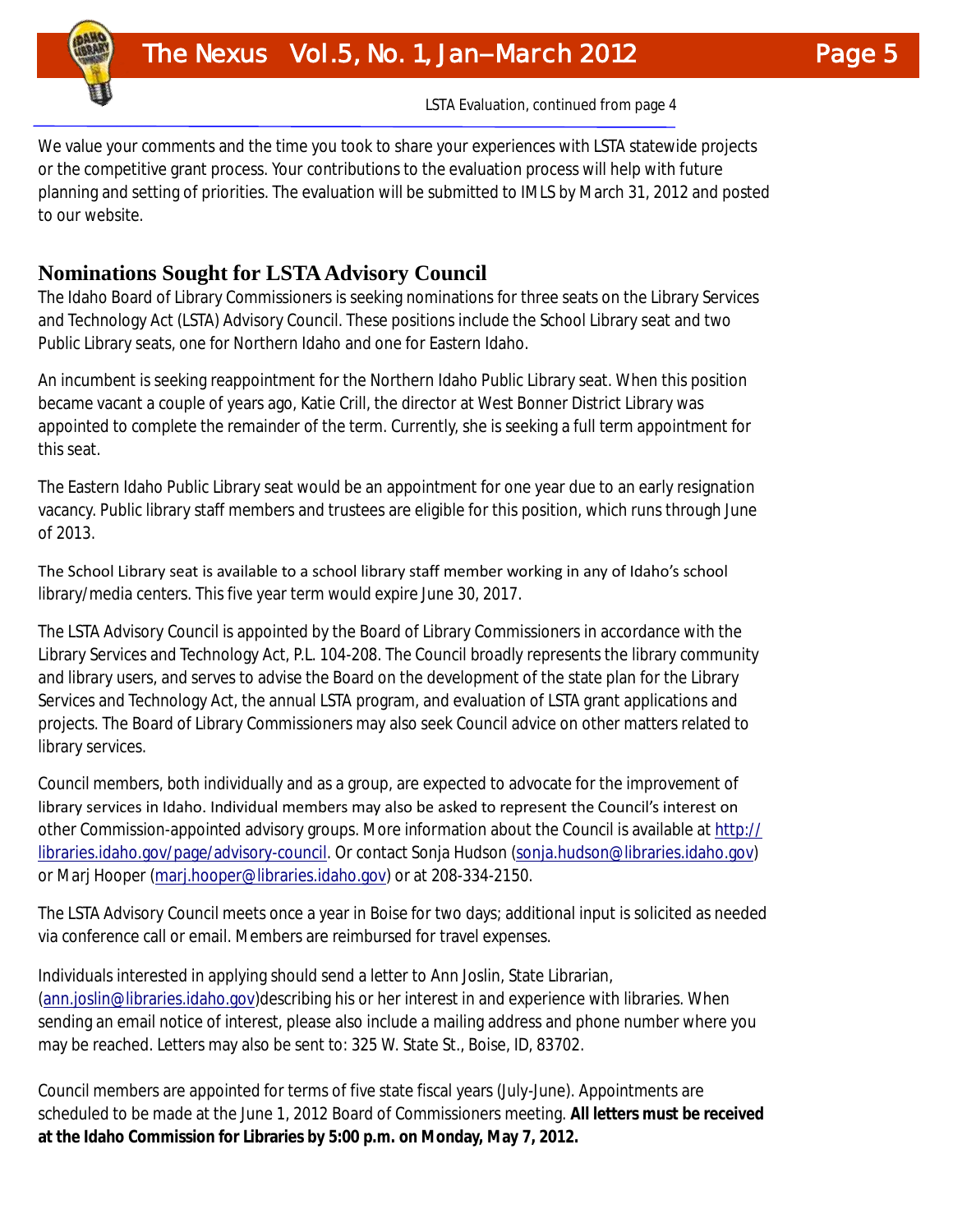

## **Upcoming ILA Conferences**

Don't forget to register for your region's Idaho Library Association (ILA) Spring Conference. Some wonderful presentations are scheduled for this spring's upcoming events. And, you can join in on [College and Career Ready d](http://libraries.idaho.gov/collegeandcareerready)iscussions at any of the conferences.

| Conference                                                              | Location                                             | Date                                   | Theme / URL                                                                                     |
|-------------------------------------------------------------------------|------------------------------------------------------|----------------------------------------|-------------------------------------------------------------------------------------------------|
| Region 2:<br>Northern Idaho                                             | University Inn<br><b>Best Western</b><br>Moscow, ID  | Friday, March 30<br>$1:00 - 5:00 p.m.$ | Libraries Anchor Communities:<br>Conversations Leading to Action<br>http://ilar2.wordpress.com/ |
| Region 3:<br>Southwest Idaho<br>Library Association                     | ArtsWest School<br>Eagle, ID                         | Saturday, April 14                     | Collaborations & All That Jazz<br>www.idaholibraries.org/<br>node/509                           |
| Region 4:<br>Magic Valley                                               | College of<br>Southern Idaho<br>Twin Falls, ID       | Thursday, April 5                      | Grow Your Knowledge                                                                             |
| Regions 5 & 6:<br>Southeast and Eastern<br>Idaho Library<br>Association | Snake River<br>Community<br>Library<br>Blackfoot, ID | Friday, May 4                          | iLibrarian: Working in the Cloud<br>http://emp.byui.edu/twitchelll/                             |

The [2012 ILA Annual Conference,](http://www.marshallpl.org/ila2012/index.html) *Everywhere You Want to Be,* will be held in Pocatello, at the Clarion Inn, October 3-5.

## **Internet Filtering—Resources for Public Libraries**

Beginning October 1, 2012, all public libraries receiving public money and governed by the provisions of Chapter 26 or Chapter 27 of Title 33 of Idaho Code will need to comply with Idaho Code 33-2741 regarding Internet Use Policies.

On the ICfL web page at [http://libraries.idaho.gov/InternetUsePolicies,](http://libraries.idaho.gov/InternetUsePolicies) which is updated frequently, you will find the following and more to help your library comply with Idaho Code on October 1, 2012:

- Laws and Rules Regarding Internet Use in Public Libraries
- An Internet Use Compliance Checklist
- A sample Policy Template for Idaho Libraries
- A sample Policy Template for Idaho Libraries Receiving Federal Funding
- Internet use FAQs
- Links to policy and procedure resources and filtering best practices

Filtering tips are being sent out regularly on the LibIdaho library listserv. Please contact your regional library consultant with questions.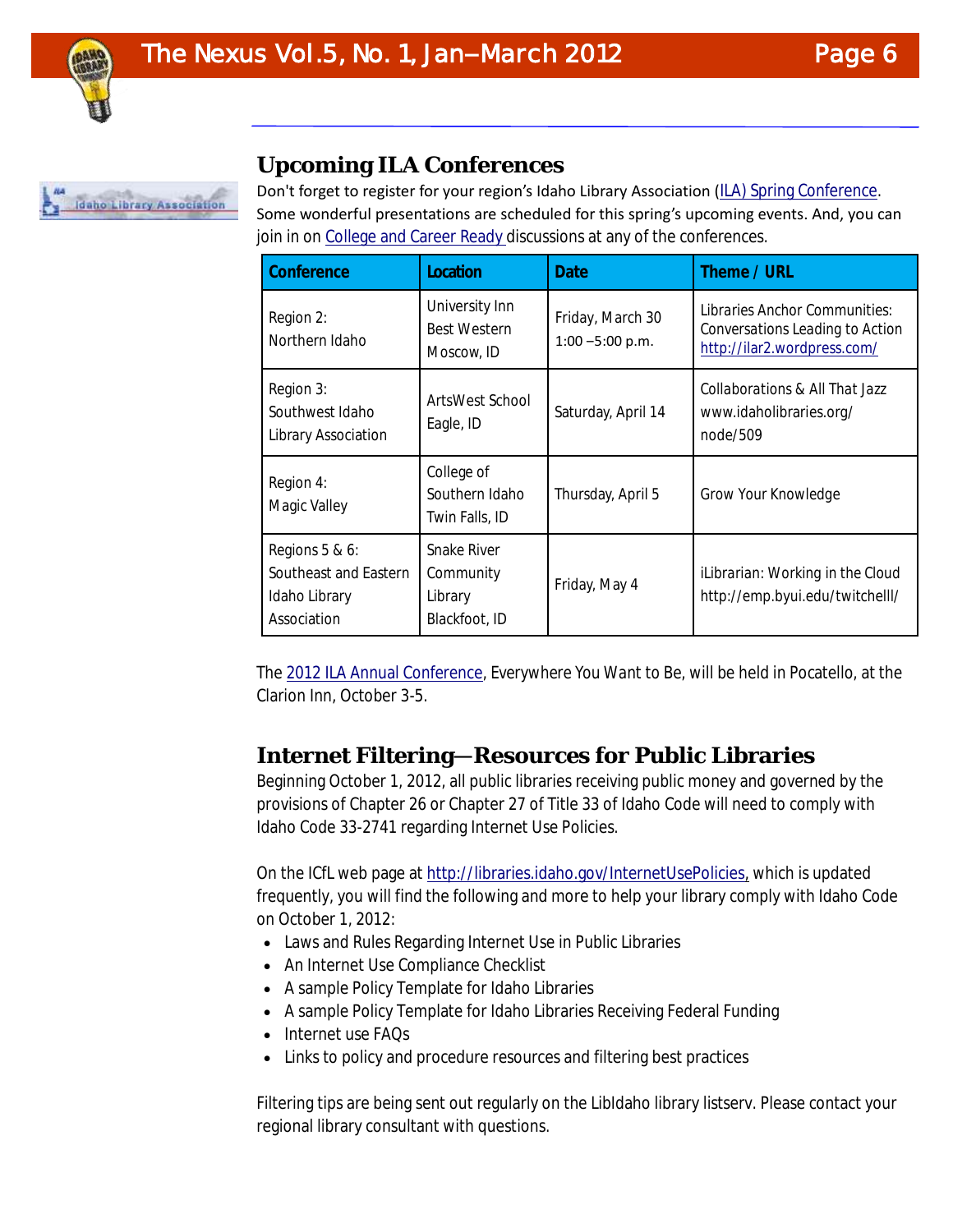

Volume 1, Issue 1

# **State Law and Idaho Primary Election**

State Law and Political Party Rules have changed and this will affect the Idaho Primary Election, May 15, 2012. In mid-April public libraries will receive a mailing from the Idaho Commission for Libraries and the Office of the Secretary of State with a letter explaining the changes and a poster with information for their library users. Here are the changes:

- The Republican Primary Election is open to registered Republicans only.
- The Democratic Primary Election is open to registered Democrats, members of other parties, and unaffiliated voters.
- Unaffiliated voters—voters not registered with a party—may remain unaffiliated or select a party at their polling place on Election Day.
- All voters may vote the Non-Partisan Ballot, including candidates for Judicial offices and local bond, levy or other county measures.
- The office of President will not appear on the Primary ballots because party delegates to the national conventions were decided by party caucus.
- Some polls have changed due to redistricting. Voters should check their polling place before Election Day on [idahovotes.gov.](http://idahovotes.gov/)
- Party registration and ballot choice are public record.
- All ballots and Polls are accessible.
- **Bring your ID.**

For Official Voting Information and party registration forms voters can visit *[idahovotes.gov](http://idahovotes.gov/)* or contact their County Clerk.

## **Volunteer Webinar**

Idaho Commission for Libraries hosted a February 28 webinar for the [Southwest Idaho](http://swidovs.wordpress.com/)  [Directors of Volunteer Services](http://swidovs.wordpress.com/) on the changing face of volunteerism. The presenter was Jill Fixler, a long time Volunteer Coordinator and consultant. Fixler noted that Idaho ranks high in both the percentage of persons who volunteer (34%) and the average number of hours volunteered. She provided wonderful insights into how volunteers can be utilized and incorporated into your organization. Participant comments include the following:

- It gave me some great ideas how I can help my org embrace change in order to ensure we're using volunteers appropriately to help us meet our mission.
- The message that change has to start with me really hit home.
- Volunteer engagement vs. management; being a change agent.
- (I will) work on getting different areas of the dept. to open up to using volunteers.
- (I will) actively seek out staff for new volunteer needs and also, get more in depth information about existing skills the volunteers would like to share.

The archived webinar is an hour in length and can be viewed at: [http://](http://icfl.adobeconnect.com/p1tyws96rxc/) [icfl.adobeconnect.com/p1tyws96rxc/.](http://icfl.adobeconnect.com/p1tyws96rxc/)Check out the many resources on the JFFixler Group website at [www.jffixler.com/.](http://www.jffixler.com/)



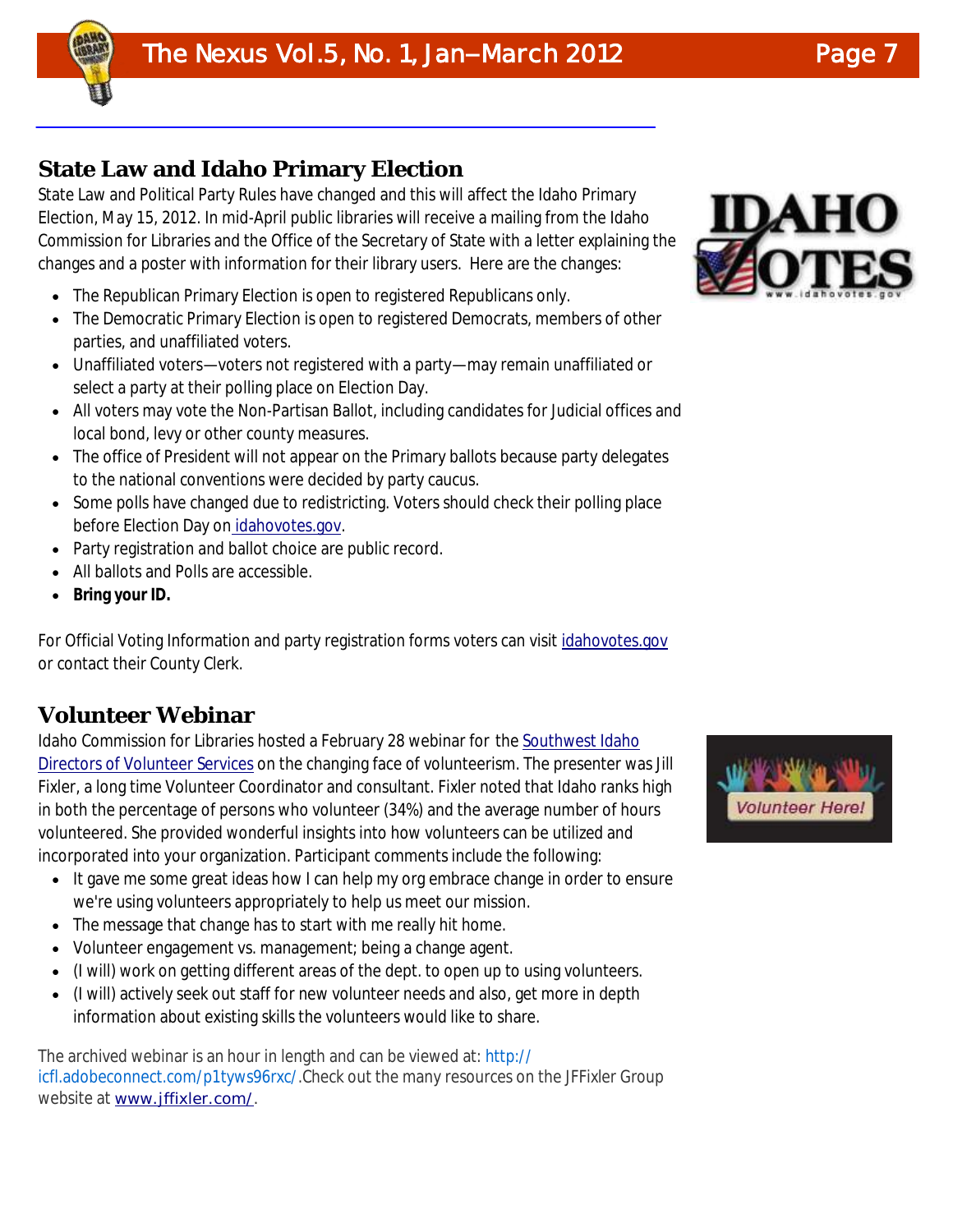

## **Idaho at 150**



March 4, 2013 is the official day of the Idaho Territorial Sesquicentennial. On that day in 1863, President Abraham Lincoln signed the bill creating the Idaho Territory. The sesquicentennial, *Idaho at 150,* will illuminate our state's future by helping people of all ages explore the territorial roots and history. The Idaho State Historical Society (ISHS) is tapping interested agencies and organizations for ideas to celebrate this event economically with existing resources. ICfL will help promote the celebration on our website, through social networking, with our newsletters, and through upcoming events and programs. We will also point to Idaho historical information available through LiLI.org and other websites as well as books on Idaho history. Find out more about **Get Territorial: Idaho at 150** [here.](http://history.idaho.gov/idaho-150)

# **Protecting Cultural Collections: Disaster Prevention, Preparedness, Response & Recovery**

WESTPAS is once again offering their two-part workshop this spring. Participants will learn about the various aspects of disaster planning and will start a disaster plan by the end of the second session. **When and Where:**

- **Part 1**: Prevention & Preparedness 9:00 a.m. 4:00 p.m.
	- Twin Falls Public Library: April 17, 2012
- **Part 2:** Response & Recovery 9:00 a.m. 4:00 p.m. Twin Falls Public Library: June 5, 2012

**Sponsored by:** Western States & Territories Preservation Assistance Service (WESTPAS) **Instructor:** Kris Kern, Librarian, Portland State University, who has been presenting these workshops around the Pacific Northwest for over four years, has a wealth of information to share.

**Workshop results:**

- Complete a disaster response and collection salvage plan by the end of Part 2
- Learn how to train staff to implement your plan effectively
- Set pre- and post-disaster action priorities for your collections
- Understand practical decision-making skills needed during an emergency
- Experience salvage procedures for a wide variety of material including books, documents, photos and objects

**Assignments:** The workshop days are scheduled three weeks apart. Participants will prepare short assignments prior to the first session. Between sessions, they will undertake additional assignments resulting in a completed disaster plan at the end of Part 2. Upon completion, the institution will be invited to join an informal network of WESTPAS trained personnel to provide mutual aid in the event of emergencies involving collections in the region.

**Who should attend:** Administrators and staff responsible for emergency preparedness, response and decision-making, in all types of cultural institutions such as library, museum, city hall or other archival entity. By registering for the workshop, the institution commits to supporting the attendee(s) to achieve the workshop's disaster preparedness goals. When possible, please send two attendees so they can work together on the disaster preparedness activities.

**Cost:** No charge to the institution. Funding provided by the National Endowment for the Humanities. Co-sponsored by the Idaho Commission for Libraries.

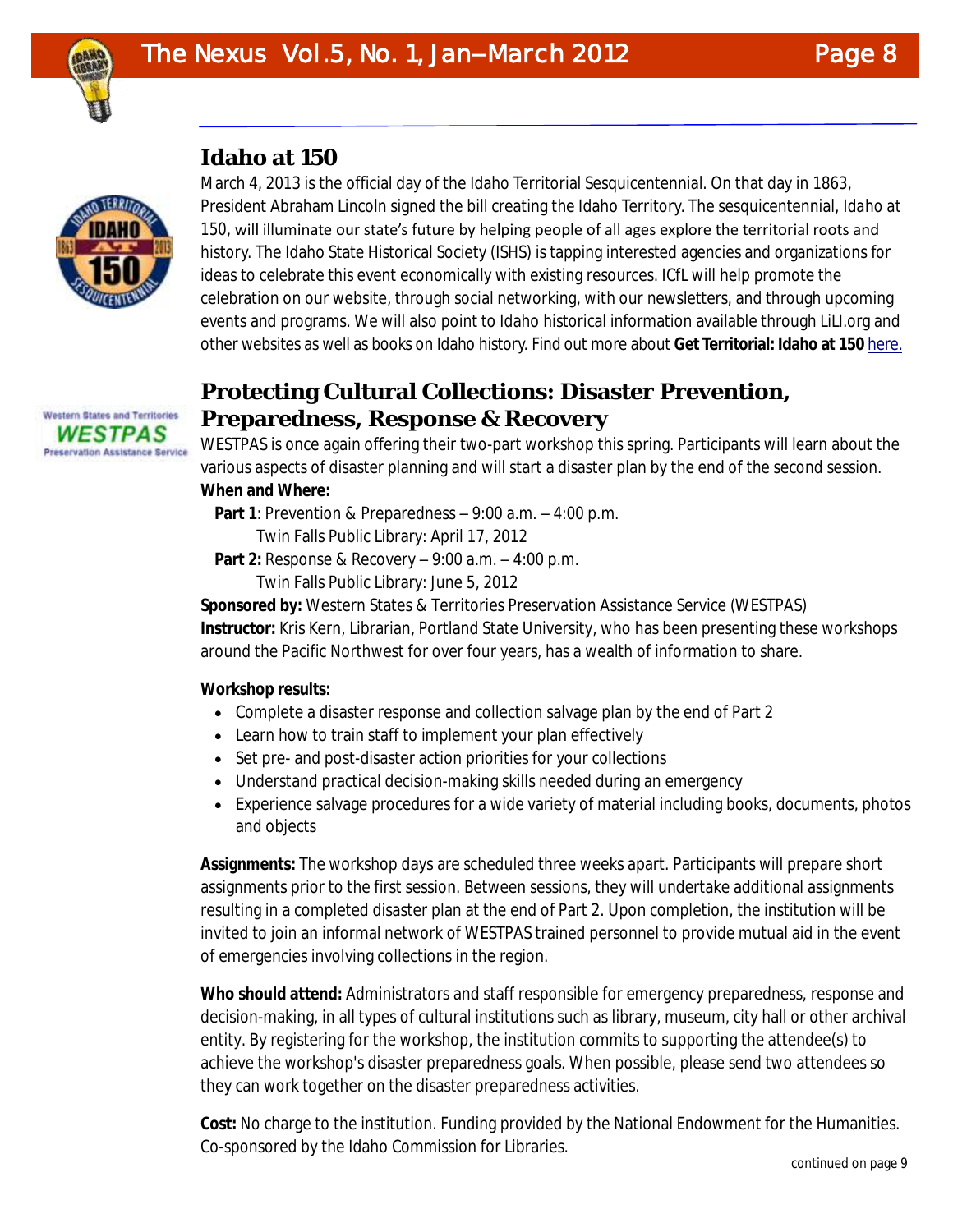

WESTPAS continued from page 8

**Registration:** Pre-registration required. Register online at: [WESTPAS workshop](http://host7.evanced.info/pls/lib/eventsignup.asp?ID=450) or [http://](http://host7.evanced.info/pls/lib/eventsignup.asp?ID=450) [host7.evanced.info/pls/lib/eventsignup.asp?ID=450.](http://host7.evanced.info/pls/lib/eventsignup.asp?ID=450)

For registration assistance contact: Alexandra Gingerich at [gingerich@plsinfo.org](mailto:gingerich@plsinfo.org) . For general & content information contact: Shirley Biladeau at [Shirley.biladeau@libraries.idaho.gov](mailto:Shirley.biladeau@libraries.idaho.gov) .

# **Financial Assistance Available for LSSCP**

The Idaho Commission for Libraries is again offering financial assistance to library support staff applying for the American Library Association's (ALA) Library Support Staff Certification (LSSC) Program. The LSSC Program offers library employees the opportunity to increase their skills in areas such as technology, communication, and the foundations of librarianship. To attain certification, support staff must achieve six of ten competency sets either through development of an online portfolio or taking approved courses.

The Commission will offer up to 10 Registration Assistance Awards this spring. The Awards are for \$175, one-half of the LSSC registration/application fee. Successful award recipients will pay the remainder of the registration fee with their own funds or funds obtained from other sources. Support staff members from all types of libraries are invited to apply. Any library support staff is eligible to apply for candidacy in LSSC who has:

- a minimum of a high school degree or its equivalency and
- worked or volunteered in any type of library for a minimum of 1 year (1820 hours) within the last 5 years.

The application deadline is May 15, 2012. Award recipients will be announced in early June. An application form and more information about the Registration Assistance Awards are available from the Idaho Commission for Libraries website at [http://libraries.idaho.gov/lssc.](http://libraries.idaho.gov/lssc)  Please contact Shirley Biladeau at [shirley.biladeau@libraries.idaho.gov](mailto:shirley.biladeau@libraries.idaho.gov) with questions. The LSSC Program is funded by a grant to ALA from the federal Institute of Museum and Library Services and managed by the ALA-Allied Professional Association. Additional information on LSSC is available on the LSSC website: [www.ala-apa.org/lssc.](http://www.ala-apa.org/lssc)

## **Read to Me News**

## **15th Anniversary**

The Idaho Commission for Libraries (ICfL) Read to Me program celebrates its 15<sup>th</sup> Anniversary this year. Read to Me Coordinators hosted a party and presentation for VIPs (Very Important Partners) on January 12 to share information about the history of the program and where RTM is headed during the next few years. The "story" shared during the event can be viewed at [http://libraries.idaho.gov/page/15th-anniversary-read-to-me.](http://libraries.idaho.gov/page/15th-anniversary-read-to-me)





State Librarian Ann Joslin welcomes partners and friends to the Read to Me presentation

continued on page 10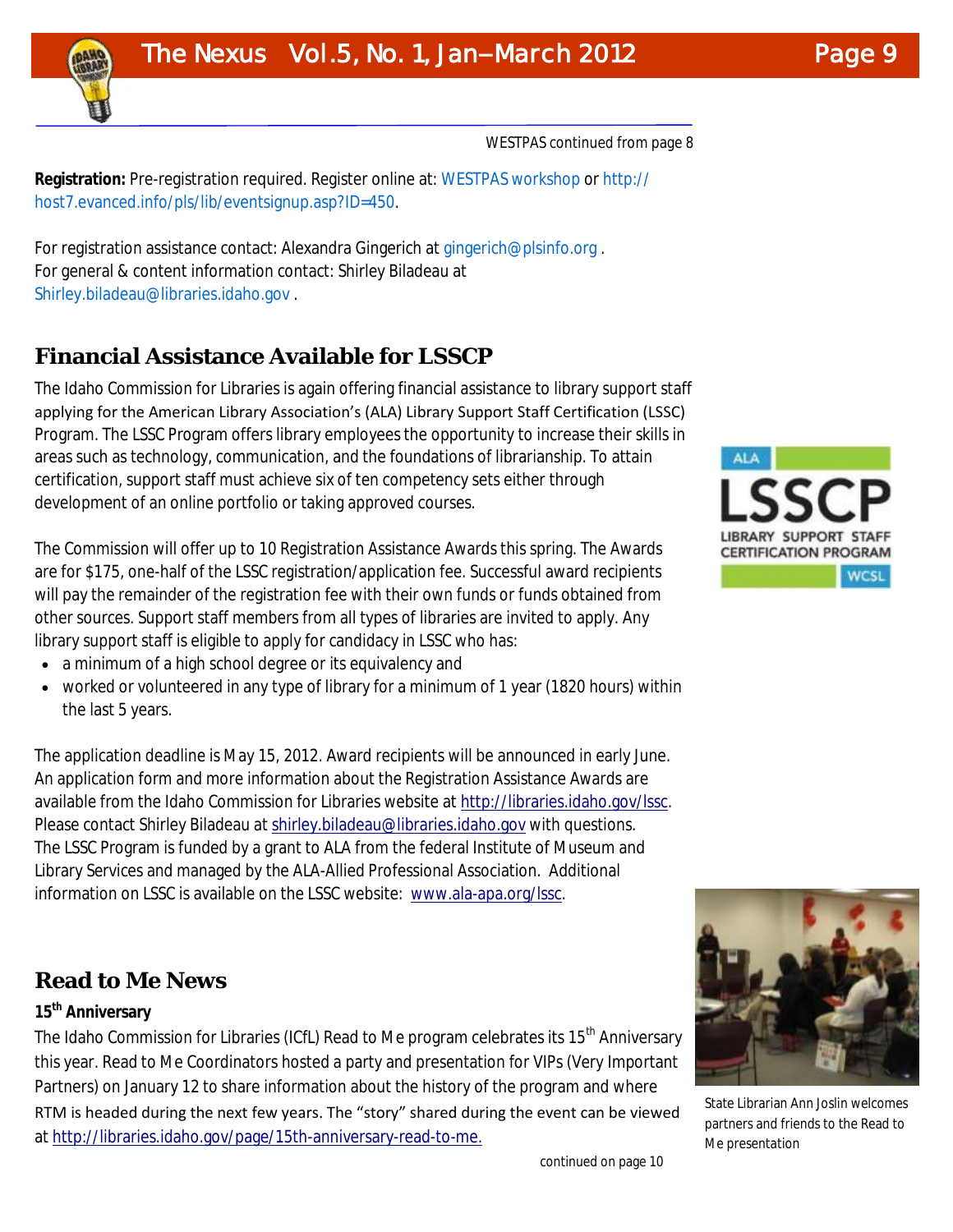

Read to Me, continued from page 9



RTM Coordinator Staci Shaw tells a bedtime story



RTM Coordinators Stephanie Bailey-White and Erica Compton



## **Read to Me Spring**

**Meeting** 

The March 5-6 Read to Me Spring (RTM) Meeting saw a record number of participants, approximately 86 library staff representing over 55 libraries from across the state. This was the largest RTM Spring Meeting since its inception in 1997. It was packed with useful information and resources for libraries of all shapes and sizes and evaluations were overwhelmingly positive. Inspiring presenters challenged the group to explore new ways to foster literacy and incorporate math into storytimes. Participants played with blocks and sang songs—and the RTM Coordinators even put on their robes, slippers, and bunny ears to tell everyone a bedtime story. They hope to see even more participants next year!

## **Registration Deadlines**

**March 21, 2012** is the deadline to apply for [Bright Futures Outreach Opportunities a](http://libraries.idaho.gov/landing/summer-reading)nd enhance your Summer Reading program.

**April 6, 2012** is the deadline to apply for [el día de los niños/el día de los libros.](http://libraries.idaho.gov/page/el-d%C3%AD-de-los-ni%C3%B1os) (See below.) **May 10, 2012** is the deadline to apply for the 2012-2013 [My First Books](http://libraries.idaho.gov/blogs/stacishaw/my-first-books-formally-read-to-me-first-book-applications-2012-2013) program, formerly titled "Read to Me First Book.

**At anytime** you can apply for [Idaho Child Care Reads](http://libraries.idaho.gov/landing/idaho-child-care-reads) and the [Jump Start Kindergarten p](http://libraries.idaho.gov/landing/jump-start)rograms.

# **Día Registration Open**

[Registration](http://www.surveymonkey.com/s/Dia2012) for "el día de los niños/el día de los libros" (Children's Day/Book Day) is open until **April 6, 2012.** This opportunity is open to the first 25 publicly funded libraries that submit an application and agree to complete the following requirements:

- Host at least one culturally relevant event specifically celebrating Día
- Partner with at least one other business or group in your community to host your event. (Eligible partners could include schools, businesses, organizations, or local government agencies.)
- Submit final report to ICFL including:
	- Short summary of events/program hosted, including information on partner(s)
	- Pictures of events/programs (Remember to get photo releases if necessary for your library)
	- Data on number of people participating in Día event (adults and children)
	- Data on the number of new library cards issued (if applicable)

Eligible libraries will receive:

- Five hardcover bilingual/culturally relevant children's books
- Paperback (English, Spanish and bilingual) books to hand out during events you tell us how many you need
- One 2'x5' vinyl Día banner (if you have not received in the past)
- Día posters to share with partners

Registered libraries that complete all of the requirements will also be entered into special drawings for additional books and resources.

Check out the new [national Día website](http://dia.ala.org/) and "[Resource Guide: Everything You Need to Do Dia",](http://dia.ala.org/sites/dia2.alahost.org/files/ResourceGuide%20UPDATED1-18-12.pdf) and register your event with the national site at [http://dia.ala.org/content/registration-now-open!](http://dia.ala.org/content/registration-now-open)